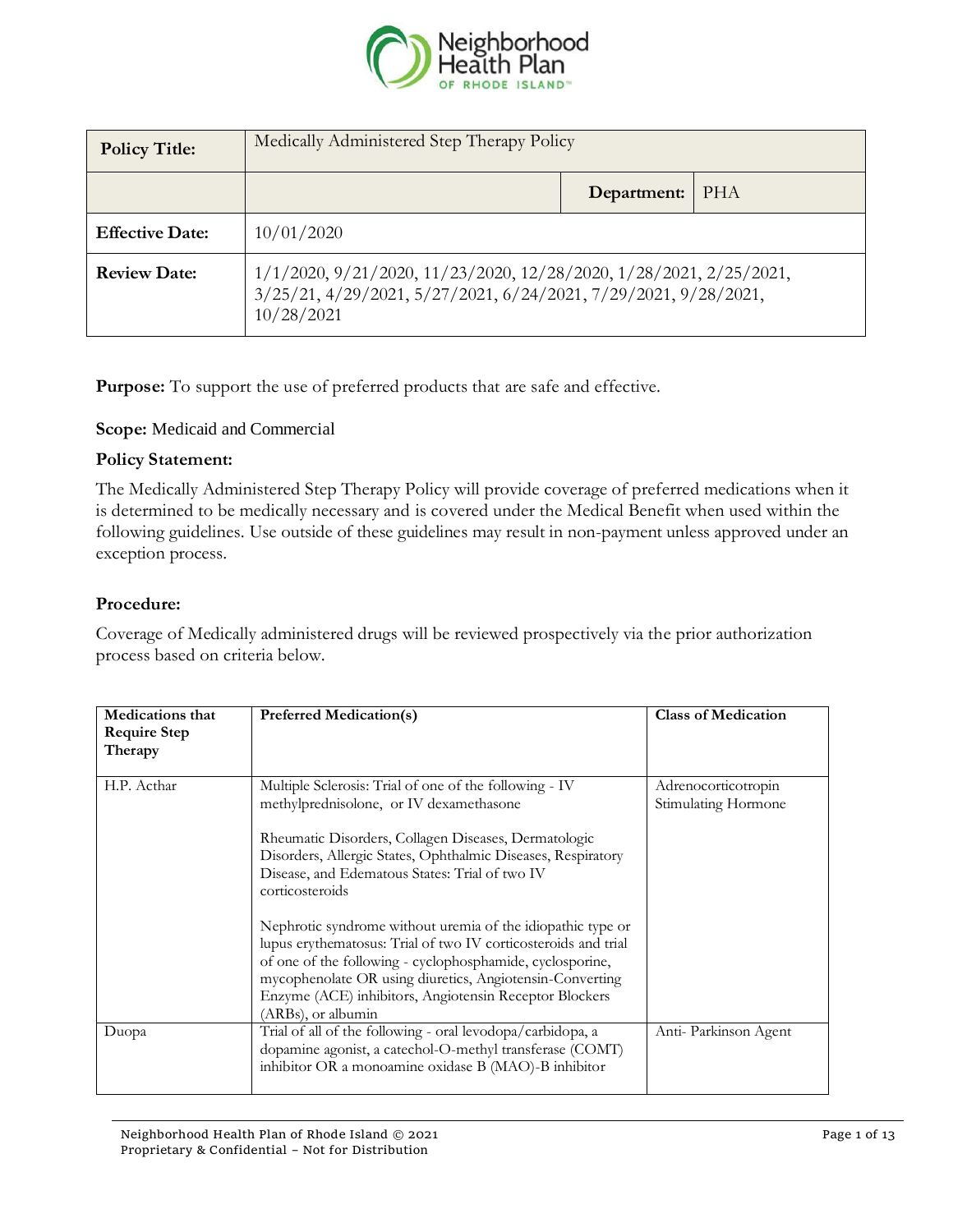

| Xenleta                                | Trial of alternative antibiotic to which the organism is<br>susceptible (i.e., moxifloxacin, levofloxacin, beta-lactam +<br>macrolide, beta-lactam + doxycycline, etc.)                                                                                                                                                                                                                                                                                                                                                                                                                                  | Antibiotic           |
|----------------------------------------|----------------------------------------------------------------------------------------------------------------------------------------------------------------------------------------------------------------------------------------------------------------------------------------------------------------------------------------------------------------------------------------------------------------------------------------------------------------------------------------------------------------------------------------------------------------------------------------------------------|----------------------|
| Adynovate, Eloctate,<br>Jivi, Esperoct | Hemophilia A : Trial of one of the following - Advate, Afstyla,<br>Hemofil M, Koate DVI, Kogenate FS, Kovaltry, Novoeight,<br>Nuwiq, Obizur, Recombinate, Xyntha/Xyntha Solofuse                                                                                                                                                                                                                                                                                                                                                                                                                         | Antihemophilic Agent |
| Alphanate, Humate-P,<br>Wilate         | von Willebrand disease (mild or moderate): Trial of<br>desmopressin                                                                                                                                                                                                                                                                                                                                                                                                                                                                                                                                      | Antihemophilic Agent |
| Alprolix, Idelvion,<br>Rebinyn         | All indications: Trial of one of the following - Alphanine SD,<br>Bebulin, BeneFIX, Ixinity, Mononine, Profilnine, and Rixubis                                                                                                                                                                                                                                                                                                                                                                                                                                                                           | Antihemophilic Agent |
| Feiba NF/Feiba VF                      | Hemophilia A: has had a trial of Hemlibra                                                                                                                                                                                                                                                                                                                                                                                                                                                                                                                                                                | Antihemophilic Agent |
| Hemlibra                               | Hemophilia A (congenital factor VIII deficiency) with<br>inhibitors: trial of one of the following bypassing agents -<br>NovoSeven, Feiba<br>Hemophilia A (congenital factor VIII deficiency) without<br>inhibitors: Patient is not a suitable candidate for treatment<br>with a shorter half-life Factor VIII products at a total weekly<br>dose of 100 IU/kg or less                                                                                                                                                                                                                                   | Antihemophilic Agent |
| Novoseven RT                           | Hemophilia A: has had a trial of Hemlibra                                                                                                                                                                                                                                                                                                                                                                                                                                                                                                                                                                | Antihemophilic Agent |
| Vonvendi                               | von Willebrand disease (mild or moderate): Trial of<br>desmopressin                                                                                                                                                                                                                                                                                                                                                                                                                                                                                                                                      | Antihemophilic Agent |
| Vyepti                                 | Chronic Migraines: trial of two oral medications from two<br>different classes of drugs for the prevention of migraines<br>AND two triptan medications AND trial of calcitonin gene-<br>related peptide (CGRP) antagonists (e.g., erenumab,<br>galcanezumab, fremanezumab, etc.) AND botulinum toxin for<br>members<br>Episodic migraines: trial of two oral medications from two<br>different classes of drugs for the prevention of migraines<br>AND two triptan medications AND trial of calcitonin gene-<br>related peptide (CGRP) antagonists (e.g., erenumab,<br>galcanezumab, fremanezumab, etc.) | Anti-migraine Agent  |
| Actemra                                | Rheumatoid Arthritis: Trial of one oral DMARD AND Trial<br>of two or more TNF inhibitors (e.g., Humira)<br>Juvenile Idiopathic Arthritis: Trial of one NSAID or systemic<br>glucocorticoid (e.g., prednisone, methylprednisolone) AND<br>Trial of Humira<br>Management of Immune Checkpoint Inhibitor related<br>Inflammatory Arthritis: Trial of corticosteroids                                                                                                                                                                                                                                        | Autoimmune           |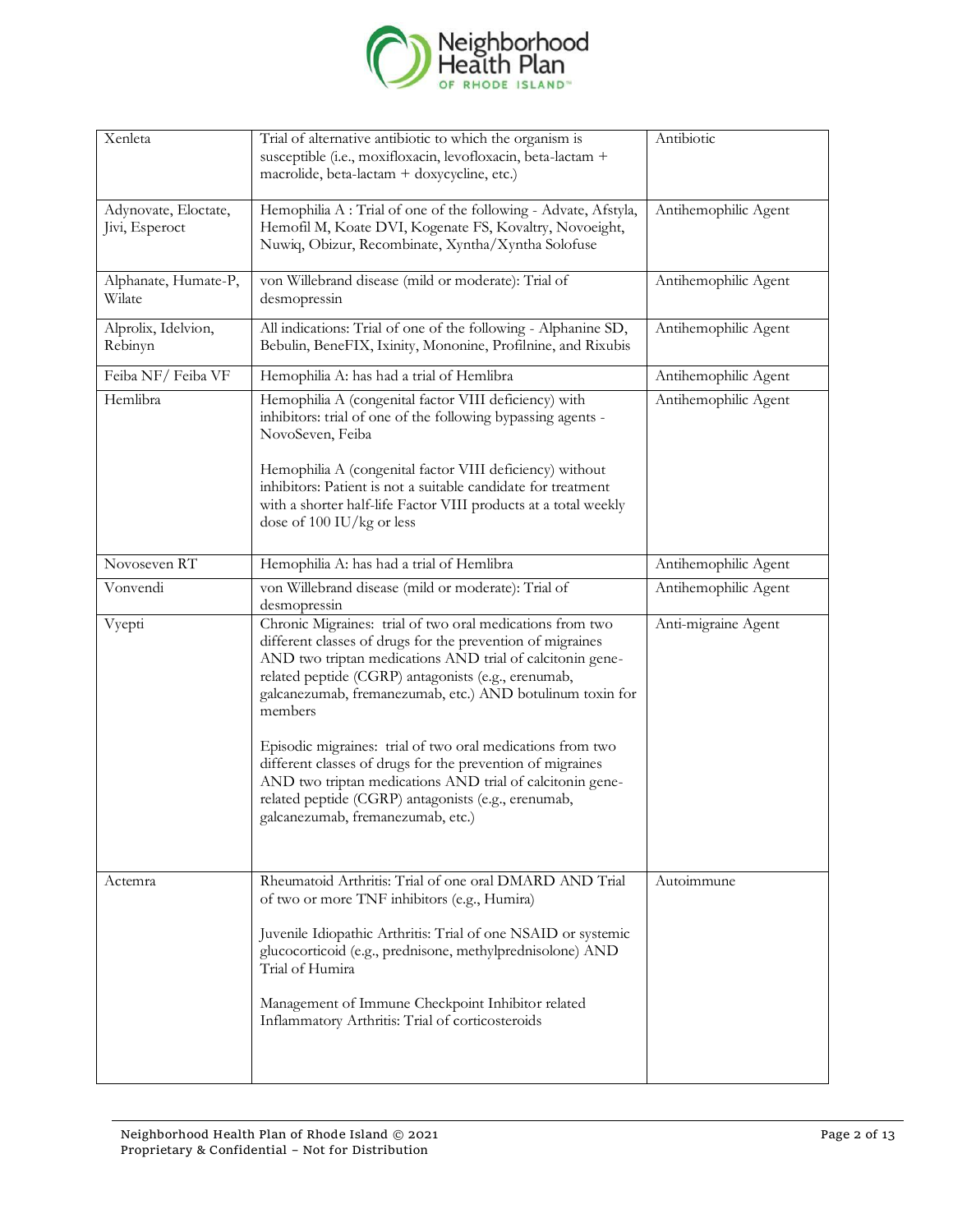

| Cimzia  | Rheumatoid Arthritis: Trial of one oral DMARD                                                                                                                                                                                                                                                                                                                                                                                              | Autoimmune |
|---------|--------------------------------------------------------------------------------------------------------------------------------------------------------------------------------------------------------------------------------------------------------------------------------------------------------------------------------------------------------------------------------------------------------------------------------------------|------------|
|         | Ankylosing spondylitis and axial spondyloarthritis: Trial of at<br>least 2 non-steroidal anti-inflammatory drugs (NSAIDs)                                                                                                                                                                                                                                                                                                                  |            |
|         | Crohn's Disease: Trial of corticosteroids or<br>immunomodulators                                                                                                                                                                                                                                                                                                                                                                           |            |
|         | Plaque Psoriasis:<br>Inadequate response to topical agents<br>Inadequate response to at least one non-biologic<br>systemic agent                                                                                                                                                                                                                                                                                                           |            |
|         | Psoriatic Arthritis:<br>Predominantly axial disease or active enthesitis: trial<br>and failure of an NSAID<br>Peripheral arthritis or dactylitis: trial of an oral<br><b>DMARD</b>                                                                                                                                                                                                                                                         |            |
|         | Non-radiographic Axial Spondyloarthritis: Trial of at least two<br><b>NSAIDs</b>                                                                                                                                                                                                                                                                                                                                                           |            |
| Entyvio | Crohn's Disease: Trial of one of the following -<br>corticosteroids, 6-mercaptopurine, methotrexate, or<br>azathioprine AND Trial of one TNF modifier (e.g., Humira,<br>Remicade, Renflexis, Inflectra, or Avsola)<br>Ulcerative Colitis: Trial of one of the following -<br>corticosteroids, 6-mercaptopurine, methotrexate or<br>azathioprine AND Trial of one TNF modifier (e.g., Humira,<br>Remicade, Renflexis, Inflectra, or Avsola) | Autoimmune |
|         | Immune Checkpoint Inhibitor related Diarrhea/Colitis:<br>Refractory to Infliximab products                                                                                                                                                                                                                                                                                                                                                 |            |
| Ilaris  | Still's Disease and Systemic Juvenile Idiopathic Arthritis: Trial<br>of one oral NSAID OR systemic glucocorticoid (e.g.,<br>prednisone, methylprednisolone)<br>Familial Mediterranean Fever: colchicine                                                                                                                                                                                                                                    | Autoimmune |
| Ilumya  | Plaque psoriasis: Trial of one of the following - methotrexate,<br>cyclosporine, or acitretin                                                                                                                                                                                                                                                                                                                                              | Autoimmune |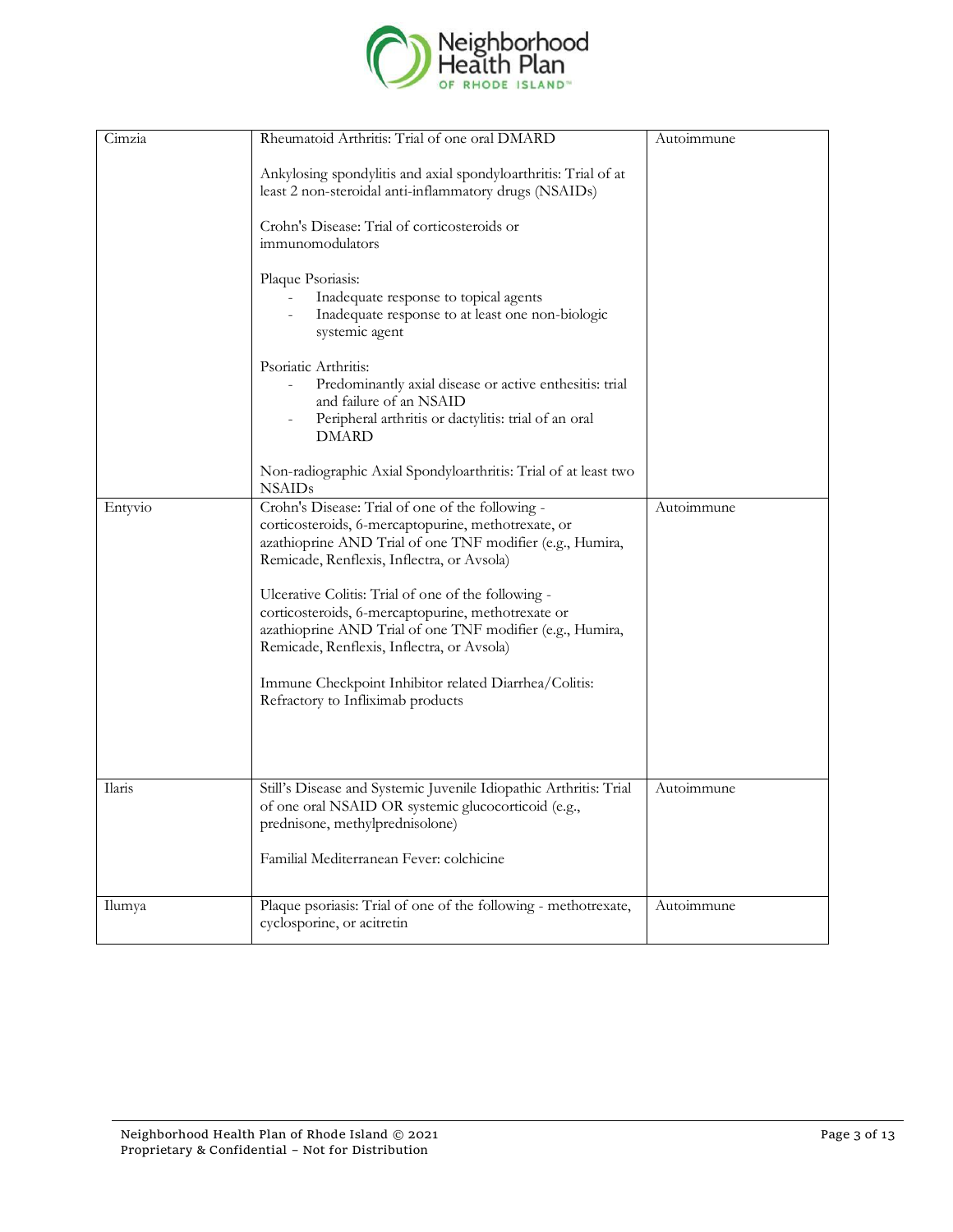

| Orencia                                   | Rheumatoid Arthritis: Trial of one oral disease modifying anti-<br>rheumatic agent (DMARD) such as methotrexate,<br>azathioprine, hydroxychloroquine, penicillamine, sulfasalazine,<br>or leflunomide<br>Polyarticular juvenile idiopathic arthritis: Trial of oral non-<br>steroidal anti-inflammatory drugs (NSAIDs) OR an oral<br>disease-modifying anti-rheumatic agent (DMARD) (e.g.,<br>methotrexate, leflunomide, sulfasalazine, etc.)<br>Psoriatic Arthritis: For patients with predominantly axial<br>disease OR active enthesitis and/or dactylitis, an adequate trial<br>and failure of at least two non-steroidal anti-inflammatory<br>agents (NSAIDs); OR for patients with peripheral arthritis, a<br>trial and failure of at least a 3 month trial of one oral disease-<br>modifying anti-rheumatic drug (DMARD) such as<br>methotrexate, azathioprine, sulfasalazine, or<br>hydroxychloroquine<br>Chronic Graft Versus Host Disease: Trial and failure of<br>systemic corticosteroids<br>Management of Immune Checkpoint Inhibitor Related<br>Toxicity: Trial and failure of methylprednisolone | Autoimmune |
|-------------------------------------------|-----------------------------------------------------------------------------------------------------------------------------------------------------------------------------------------------------------------------------------------------------------------------------------------------------------------------------------------------------------------------------------------------------------------------------------------------------------------------------------------------------------------------------------------------------------------------------------------------------------------------------------------------------------------------------------------------------------------------------------------------------------------------------------------------------------------------------------------------------------------------------------------------------------------------------------------------------------------------------------------------------------------------------------------------------------------------------------------------------------------|------------|
| Remicade                                  | All indications: Trial of ALL Infliximab Biosimilar (Example:<br>Inflectra, Avsola, AND Renflexis)                                                                                                                                                                                                                                                                                                                                                                                                                                                                                                                                                                                                                                                                                                                                                                                                                                                                                                                                                                                                              | Autoimmune |
| Remicade, Renflexis,<br>Inflectra, Avsola | Crohn's Disease and Ulcerative Colitis: Trial of one of the<br>following -corticosteroids, 6-mercaptopurine, methotrexate, or<br>azathioprine<br>Rheumatoid Arthritis: Trial of one oral disease modifying anti-<br>rheumatic agent (DMARD) AND used in combination with<br>methotrexate<br>Psoriatic Arthritis: Trial of one NSAID OR Trial of one oral<br><b>DMARD</b><br>Ankylosing Spondylitis: Trial of two NSAIDs<br>Plaque Psoriasis: Trial of one of the following systemic<br>products - immunosuppressives, retinoic acid derivatives,<br>and/or methotrexate<br>All indications: Trial of Inflectra                                                                                                                                                                                                                                                                                                                                                                                                                                                                                                  | Autoimmune |
| Renflexis or Avsola                       |                                                                                                                                                                                                                                                                                                                                                                                                                                                                                                                                                                                                                                                                                                                                                                                                                                                                                                                                                                                                                                                                                                                 | Autoimmune |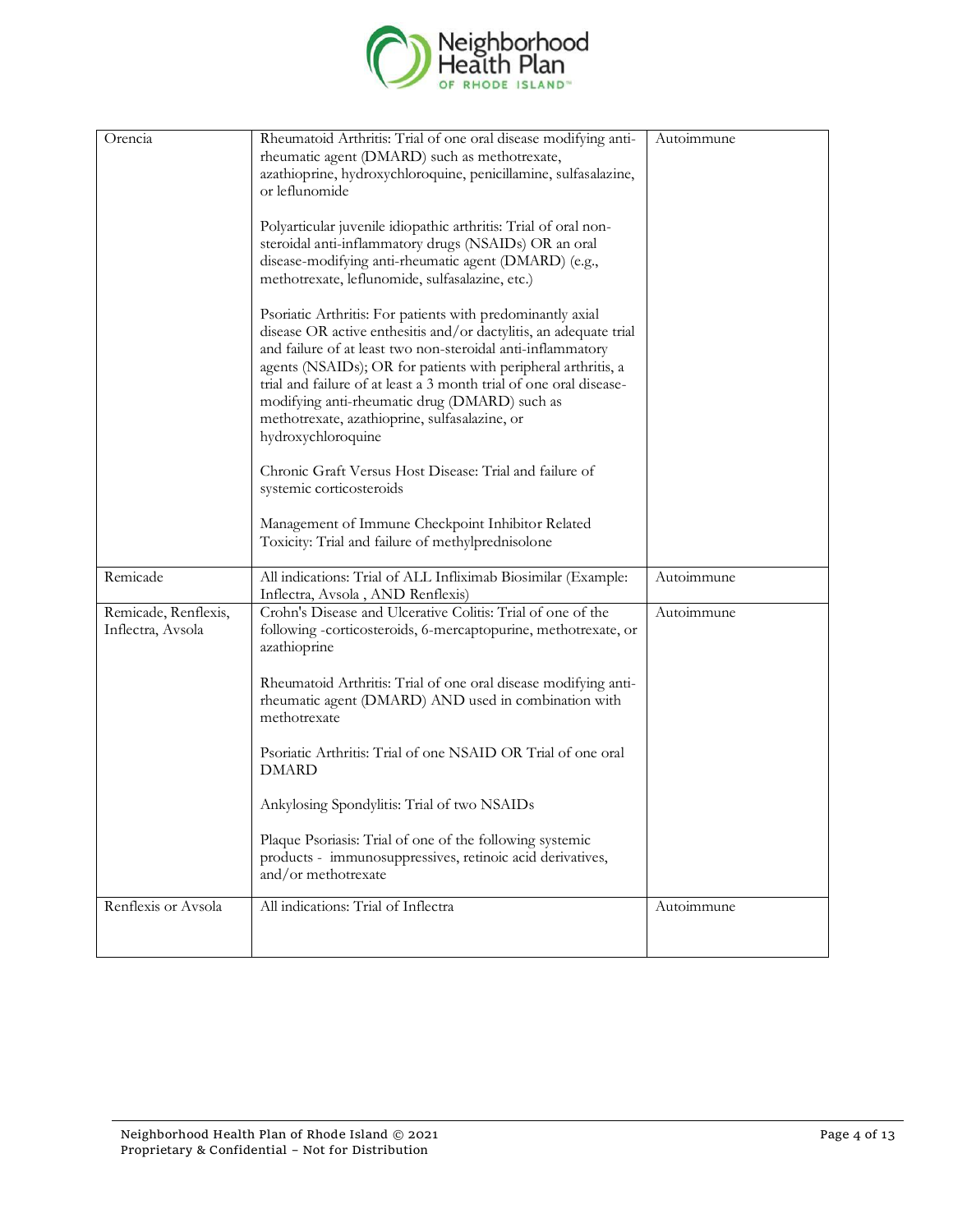

| Simponi Aria | Rheumatoid Arthritis: Trial of one oral disease modifying anti-<br>rheumatic agent (DMARD)                                                                                                                                   | Autoimmune           |
|--------------|------------------------------------------------------------------------------------------------------------------------------------------------------------------------------------------------------------------------------|----------------------|
|              | Psoriatic Arthritis: Trial of one NSAID OR Trial of one oral<br><b>DMARD</b>                                                                                                                                                 |                      |
|              | Ankylosing Spondylitis: Trial of two NSAIDs                                                                                                                                                                                  |                      |
|              | Polyarticular Juvenile Idiopathic Arthritis (pJIA): Trial of oral<br>NSAIDs OR Trial of an oral DMARD                                                                                                                        |                      |
| Stelara      | Crohn's Disease: Trial of one of the following -<br>corticosteroids or immunomodulators, (e.g., 6-<br>mercaptopurine, methotrexate, azathioprine) AND Trial of<br>one TNF modifier                                           | Autoimmune           |
|              | Ulcerative Colitis: Trial of one of the following – mesalamine,<br>corticosteroids, 6-mercaptopurine, or azathioprine AND Trial<br>of one TNF modifier (e.g., Humira, Simponi, Inflectra,<br>Renflexis, Avsola, or Remicade) |                      |
| Tremfya      | Plaque psoriasis: Trial of one of the following - methotrexate,<br>cyclosporine, or acitretin                                                                                                                                | Autoimmune           |
|              | Active Psoriatic Arthritis: Trial of at least two NSAIDs OR<br>Trial of one DMARD                                                                                                                                            |                      |
| Evenity      | Osteoporosis: bisphosphonates (oral and/or IV) such as<br>alendronate, risedronate, ibandronate, or zoledronic acid<br>AND RANKL-blocking agents such as denosumab                                                           | Bone Modifying Agent |
| Prolia       | Trial of Zometa/Reclast or Aredia                                                                                                                                                                                            | Bone Modifying Agent |
| Xgeva        | Trial of Zometa/Reclast or Aredia                                                                                                                                                                                            | Bone Modifying Agent |
| Parsabiv     | Hyperparathyroidism secondary to chronic kidney disease:<br>Trial of cinacalcet                                                                                                                                              | Calcimimetic         |
| Miacalcin    | Hypercalcemic emergency: trial of cinacalcet                                                                                                                                                                                 | Calcitonin           |
|              | Paget's disease: trial of both of the following - alendronate and<br>pamidronate                                                                                                                                             |                      |
|              | Postmenopausal osteoporosis: trial of two of the following -<br>zoledronic acid, alendronate, teriparatide, Prolia (denosumab),<br>Xgeva (denosumab)                                                                         |                      |
|              |                                                                                                                                                                                                                              |                      |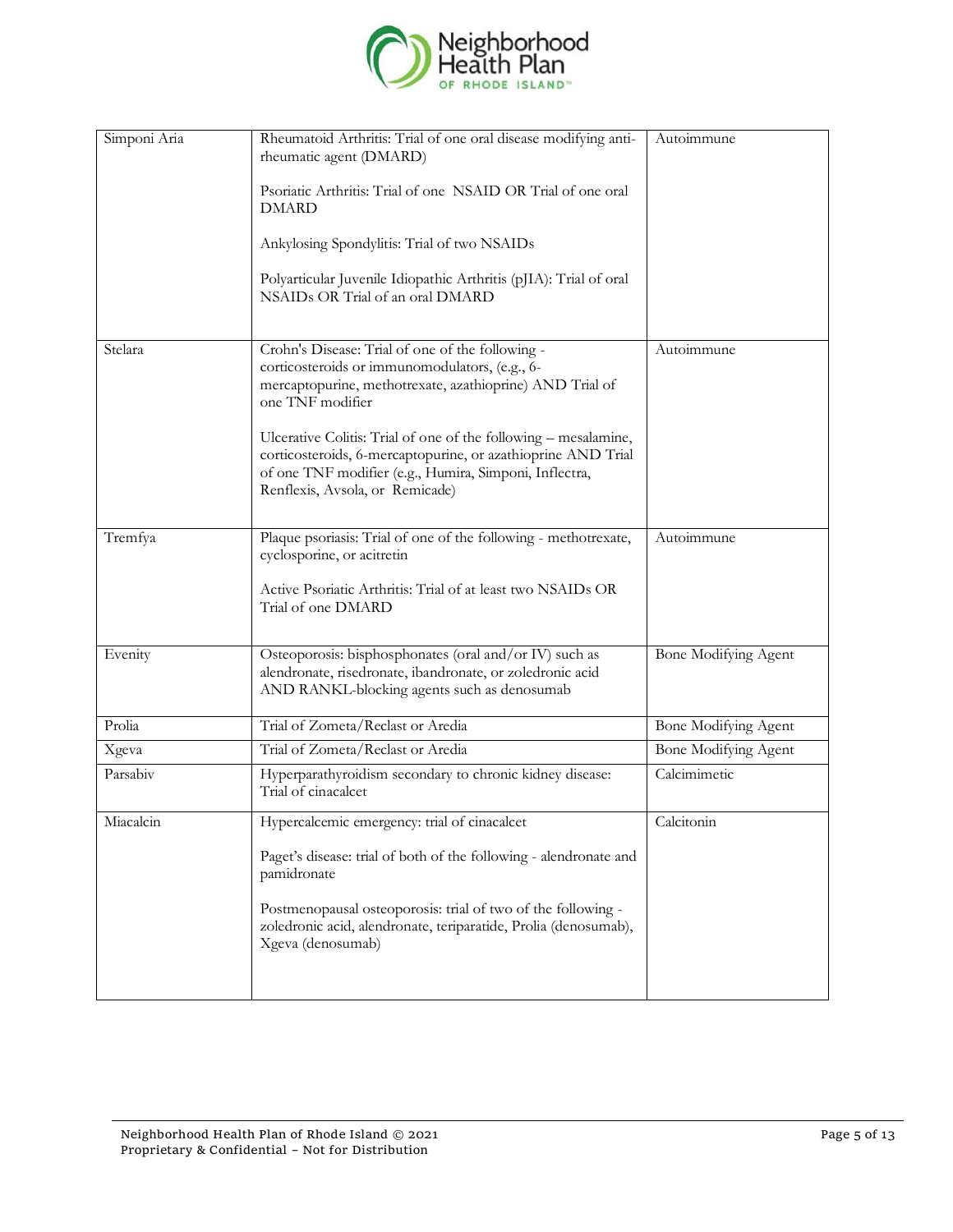

| Evkeeza    | Homozygous Familial Hypercholesterolemia (HoFH): At least<br>a 3-month trial of adherent therapy with: ezetimibe used in<br>combination with the highest available dose of atorvastatin<br>OR rosuvastatin and tried and failed at least a 3 month trial of<br>adherent therapy with: combination therapy consisting of the<br>highest available dose of atorvastatin OR rosuvastatin,<br>ezetimibe, AND a PSCK9 inhibitor indicated for HoFH (e.g.,<br>evolocumab, alirocumab)                                                                                                                                                                                                                                                                                                                                 | Cardiology                     |
|------------|-----------------------------------------------------------------------------------------------------------------------------------------------------------------------------------------------------------------------------------------------------------------------------------------------------------------------------------------------------------------------------------------------------------------------------------------------------------------------------------------------------------------------------------------------------------------------------------------------------------------------------------------------------------------------------------------------------------------------------------------------------------------------------------------------------------------|--------------------------------|
| Abecma     | Relapsed/Refractory multiple myeloma: progressed on 4 or<br>more lines of therapy AND refractory to an<br>immunomodulatory agent (e.g., lenalidomide, thalidomide,<br>pomalidomide), a proteasome inhibitor (e.g., bortezomib,<br>carfilzomib, ixazomib), and an anti-CD38 monoclonal<br>antibody (e.g., daratumumab, isatuximab).                                                                                                                                                                                                                                                                                                                                                                                                                                                                              | CAR-T Immunotherapy            |
| Kymriah    | Pediatric and Young Adult Relapsed or Refractory (r/r) B-cell<br>Acute Lymphoblastic Leukemia (ALL): Member has<br>relapsed/refractory Philadelphia chromosome-negative B-<br>ALL that has progressed after 2 cycles of a standard<br>chemotherapy regimen for initial diagnosis OR after 1 cycle of<br>standard chemotherapy for relapsed leukemia OR member<br>with relapsed/refractory Philadelphia chromosome-positive B-<br>ALL that has progressed after failure of 2 prior regimens,<br>including a TKI-containing regimen<br>Adult Relapsed or Refractory (r/r) Large B-cell Lymphoma:<br>For diffuse large B-cell lymphoma arising from follicular<br>lymphoma, high-grade B- cell lymphoma: Member has<br>previously received at least 2 lines of therapy including<br>rituximab and an anthracycline | CAR-T Immunotherapy            |
| Yescarta   | Non-Hodgkin Lymphomas (chemotherapy - refractory<br>disease): trial and failure of two or more lines of systemic<br>chemotherapy OR for DLBL, failure of 2 or more lines of<br>systemic chemotherapy, including rituximab and an<br>anthracycline<br>Follicular Lymphoma: trial of 2 or more lines of systemic<br>therapies, including the combination of an anti-CD20<br>monoclonal antibody and an alkylating agent (e.g., R-                                                                                                                                                                                                                                                                                                                                                                                 | CAR-T Immunotherapy            |
| Amondys 45 | bendamustine, R-CHOP, R-CVP)<br>All indications: Trial of corticosteroids for at least 6 months                                                                                                                                                                                                                                                                                                                                                                                                                                                                                                                                                                                                                                                                                                                 | Duchenne Muscular              |
| Exondys 51 | All indications: Trial of corticosteroids for at least 6 months                                                                                                                                                                                                                                                                                                                                                                                                                                                                                                                                                                                                                                                                                                                                                 | Dystrophy<br>Duchenne Muscular |
| Viltepso   | All indications: trial of corticosteroids for at least 3 months                                                                                                                                                                                                                                                                                                                                                                                                                                                                                                                                                                                                                                                                                                                                                 | Dystrophy<br>Duchenne Muscular |
|            |                                                                                                                                                                                                                                                                                                                                                                                                                                                                                                                                                                                                                                                                                                                                                                                                                 | Dystrophy                      |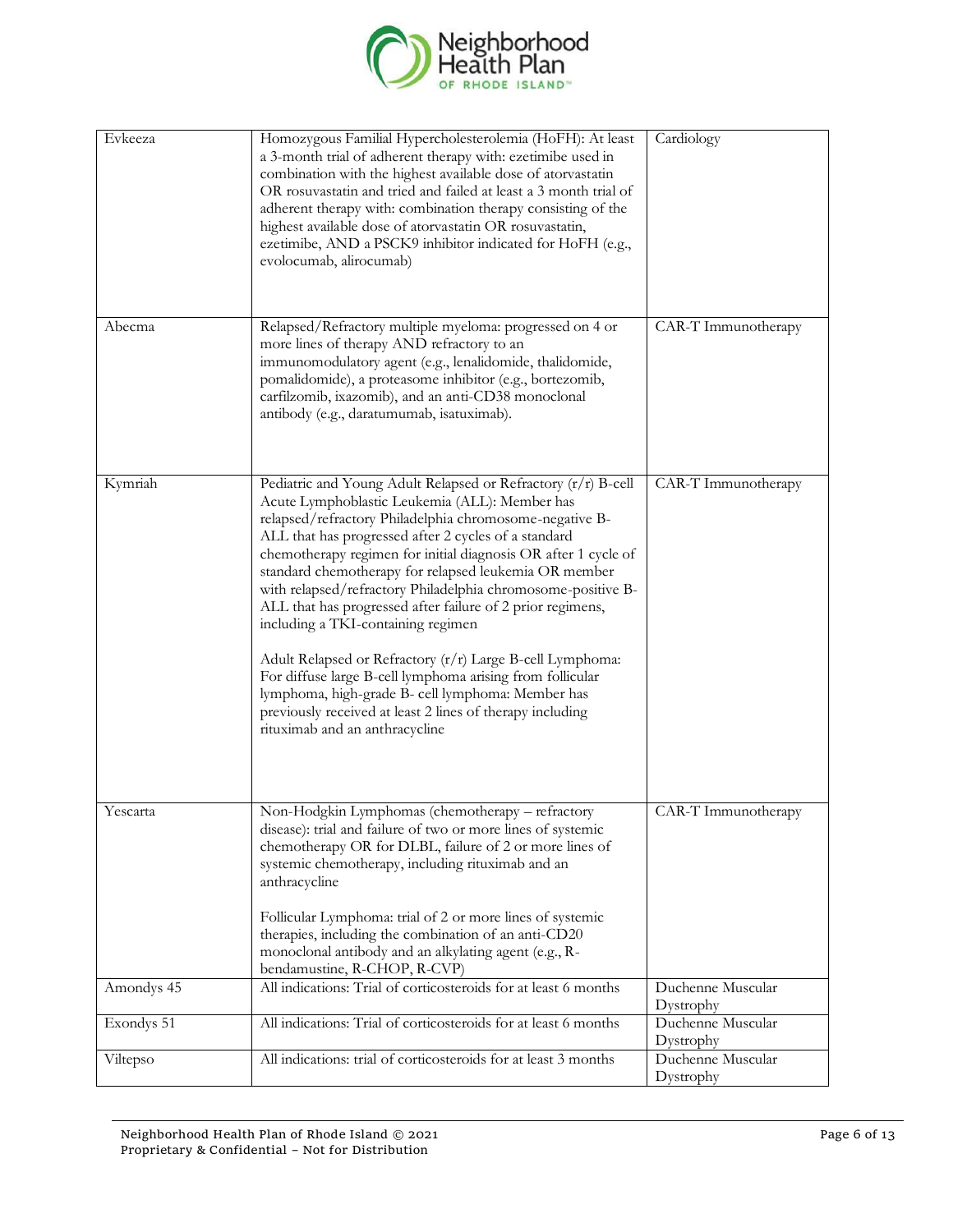

| Vyondys 53                                                                                                                        | All indications: Trial of corticosteroids for at least 6 months<br>and Viltepso                                                                                                                                                                                                                      | Duchenne Muscular<br>Dystrophy |
|-----------------------------------------------------------------------------------------------------------------------------------|------------------------------------------------------------------------------------------------------------------------------------------------------------------------------------------------------------------------------------------------------------------------------------------------------|--------------------------------|
| Elelyso, VPRIV                                                                                                                    | All indications: Trial of Cerezyme                                                                                                                                                                                                                                                                   | Enzyme Replacement             |
| Krystexxa                                                                                                                         | All indications: Trial of all of the following -Allopurinol,<br>Probenecid                                                                                                                                                                                                                           | Gout                           |
| Aranesp                                                                                                                           | All indications: Trial of Retacrit                                                                                                                                                                                                                                                                   | Hematopoetic Agent             |
| Long Acting Colony<br>Stimulating Factors -<br>Preferred: Neulasta<br>Onpro and Ziextenzo                                         | All indications: Trial of Zarxio                                                                                                                                                                                                                                                                     | Hematopoetic Agent             |
| Long Acting Colony<br>Stimulating Factors -<br>Non Preferred:<br>Fulphila, Nyvepria,<br>Udenyca<br>(Oncology and Non<br>Oncology) | All indications: Trial of Zarxio AND either Neulasta Onpro<br>or Ziextenzo                                                                                                                                                                                                                           | Hematopoetic Agent             |
| Mircera                                                                                                                           | All indications: Trial of Retacrit                                                                                                                                                                                                                                                                   | Hematopoetic Agent             |
| Nplate                                                                                                                            | Chronic immune (idiopathic) thrombocytopenia: Trial of one<br>of the following - corticosteroids (e.g., prednisone,<br>methylprednisolone) and/or immunoglobulins and/or<br>rituximab                                                                                                                | Hematopoetic Agent             |
| Procrit, Epogen                                                                                                                   | All indications: Trial of Retacrit                                                                                                                                                                                                                                                                   | Hematopoetic Agent             |
| Short Acting Colony<br>Stimulating Factors:<br>Nivestym, Neupogen,<br>Granix (Oncology and<br>Non Oncology)                       | All indications: Zarxio                                                                                                                                                                                                                                                                              | Hematopoetic Agent             |
| Berinert                                                                                                                          | Trial of high dose antihistamine (e.g., cetirizine) for members<br>with normal C1 inhibitor levels and a family history of<br>angioedema without genetic testing                                                                                                                                     | Hereditary Angioedema          |
| Cinryze                                                                                                                           | All indications: Trial of "on-demand" therapy (i.e., Kalbitor,<br>Firazyr, Ruconest, or Berinert)<br>HAE with normal C1INH: trial of prophylactic therapy with<br>an antifibrinolytic agent (e.g., tranexamic acid (TXA) or<br>aminocaproic acid) and/or a 17α-alkylated androgen (e.g.,<br>danazol) | Hereditary Angioedema          |
| Haegarda                                                                                                                          | Trial of high dose antihistamine (e.g., cetirizine) for members<br>with normal C1 inhibitor levels and a family history of<br>angioedema without genetic testing                                                                                                                                     | Hereditary Angioedema          |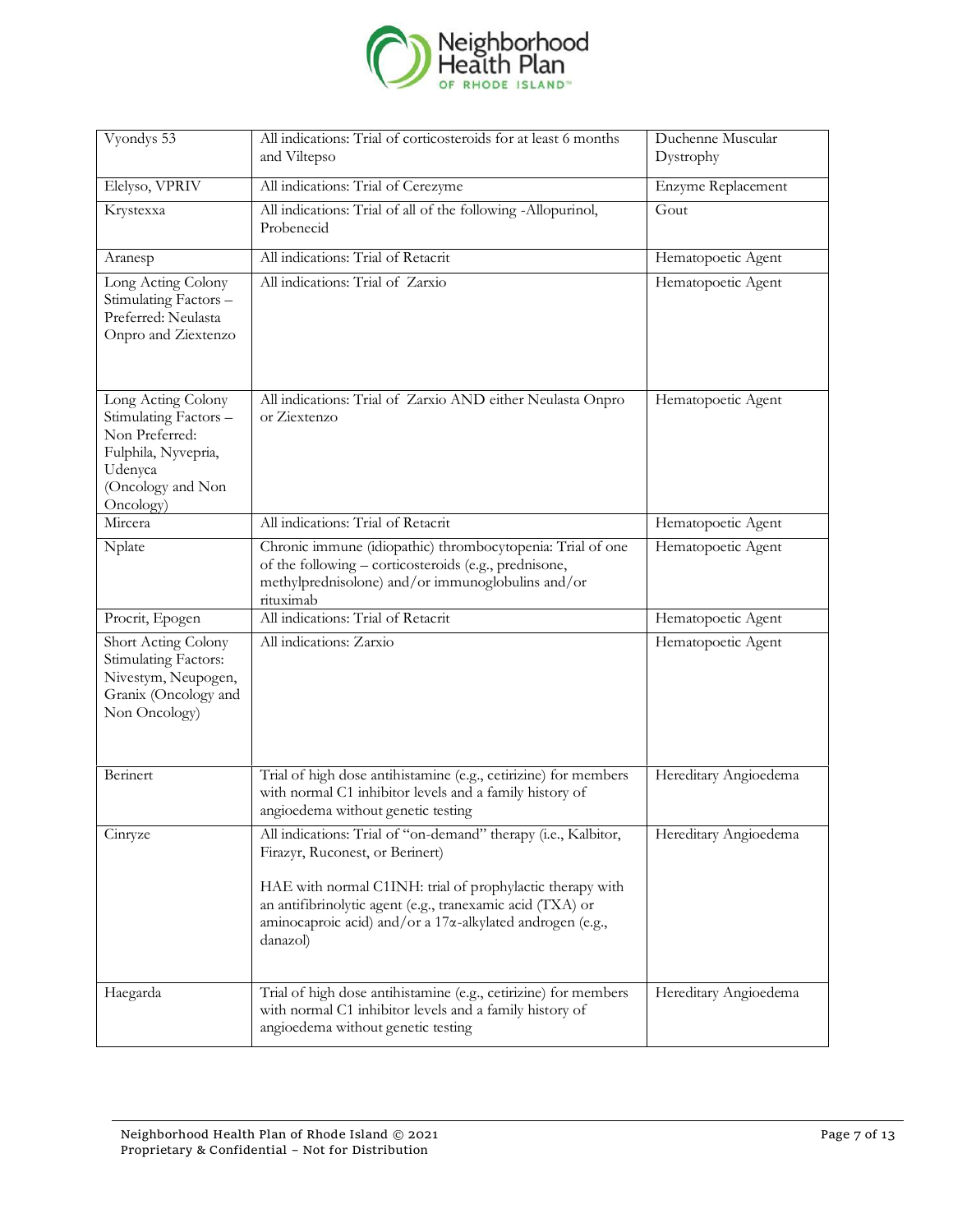

| Kalbitor                                                                                                                                                             | Trial of high dose antihistamine (e.g., cetirizine) for members<br>with normal C1 inhibitor levels and a family history of<br>angioedema without genetic testing                                         | Hereditary Angioedema |
|----------------------------------------------------------------------------------------------------------------------------------------------------------------------|----------------------------------------------------------------------------------------------------------------------------------------------------------------------------------------------------------|-----------------------|
| Ruconest                                                                                                                                                             | Trial of high-dose antihistamine (e.g., cetirizine) for members<br>with normal C1 inhibitor levels and a family history of<br>angioedema without genetic testing                                         | Hereditary Angioedema |
| Testopel                                                                                                                                                             | All indications: Trial of one topical testosterone product<br>(patch or gel) AND Trial of one injectable testosterone such<br>as testosterone cypionate injection or testosterone enanthate<br>injection | Hormone Replacement   |
| Serostim                                                                                                                                                             | HIV wasting: at least three alternative therapies such as<br>cyproheptadine, dronabinol, megestrol acetate or testosterone<br>therapy if hypogonadal                                                     | Hormone Therapy       |
| Somatuline Depot or<br>Bynfezia pen                                                                                                                                  | All Indications: trial of Sandostatin IV/SQ or LAR Depot                                                                                                                                                 | Hormone Therapy       |
| Triptodur                                                                                                                                                            | Central Precocious Puberty: Trial of Trelstar                                                                                                                                                            | Hormone Therapy       |
| Euflexxa                                                                                                                                                             | All indications: Trial of nonsteroidal anti-inflammatory drugs<br>(NSAIDs), acetaminophen (up to 1 g 4 times/day) and/or<br>topical capsaicin cream, and intra-articular steroids                        | Hyaluronic Acid       |
| Hyalgan, Durolane,<br>Monovisc, Orthovisc,<br>Supartz, Synvisc,<br>Synvisc-One, Genvisc,<br>Visco-3, Hymovis,<br>Gel-one, Gelysn,<br>Synojoynt, Triluron,<br>Trivisc | All indications: Trial of nonsteroidal anti-inflammatory drugs<br>(NSAIDs), acetaminophen (up to 1 g 4 times/day) and/or<br>topical capsaicin cream, and intra-articular steroids and<br>Euflexxa        | Hyaluronic Acid       |
| Crysvita                                                                                                                                                             | Adult patients with X-linked hypophosphatemia: Trial of an<br>oral phosphate and active vitamin D analogs                                                                                                | Hypophosphatemia      |
| Cuvitru, Cutaquig,<br>Xembify, Hizentra or<br>Hyqvia (Subcutaneous<br>IG)                                                                                            | All indications: Trial of one of the following -<br>Gammaked/Gamunex-C or Gammagard liquid                                                                                                               | Immune Globulins      |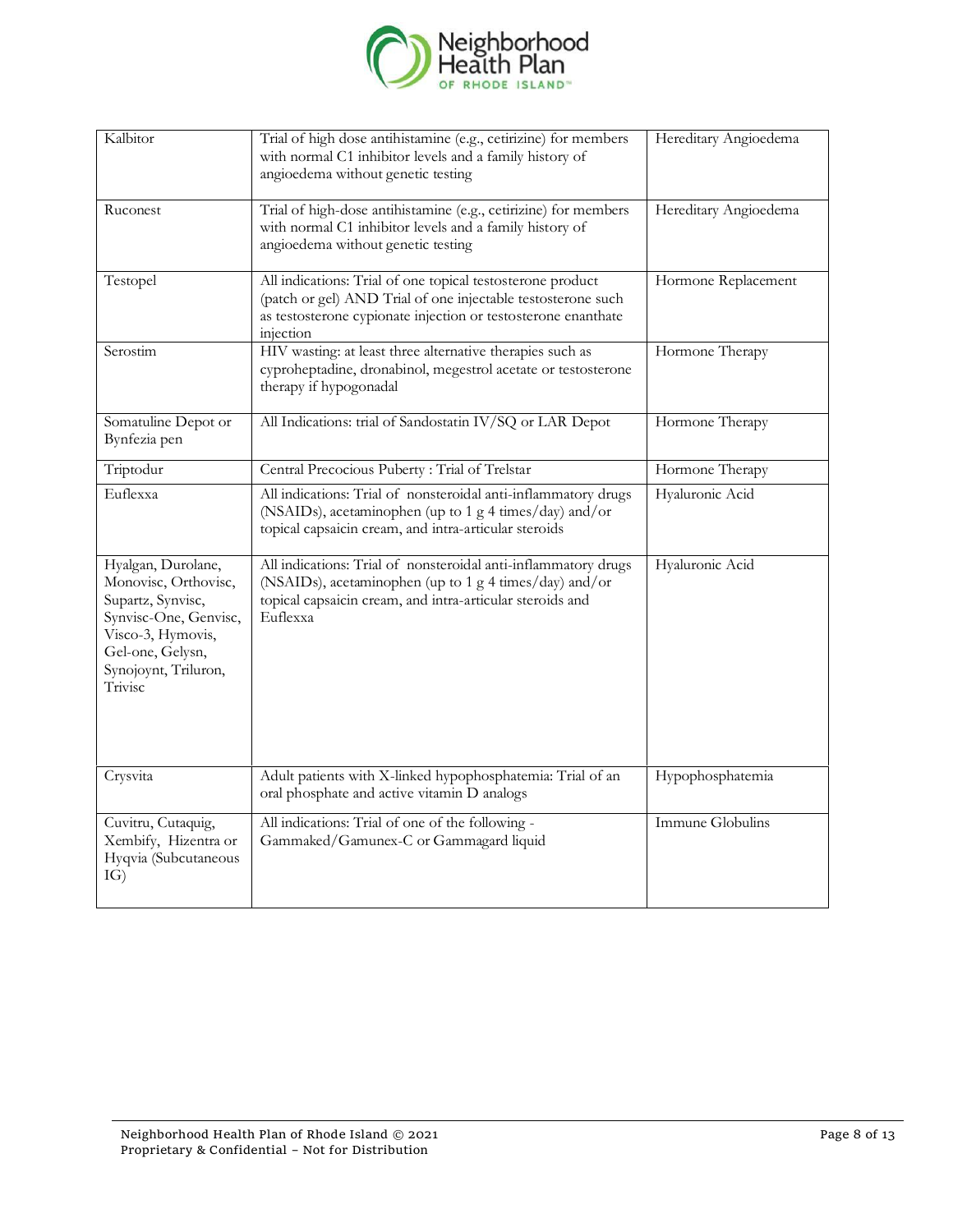

| Intravenous Immune<br>Globulins: Asceniv,<br>Bivigam, Gammagard<br>S/D, Gammaplex,<br>Privigen or Panzyga | All indications: Gammaked/Gamunex-C, Gammagard<br>liquid, Flebogamma/Flebogamma DIF, or Octagam<br>Myasthenia Gravis: patient is failing on conventional<br>immunosuppressant therapy alone (e.g., corticosteroids,<br>azathioprine, cyclosporine, mycophenolate, methotrexate,<br>tacrolimus, cyclophosphamide, etc.)<br>Dermatomyositis or Polymyositis: Trial of one corticosteroid<br>AND one immunosuppressant (e.g., methotrexate,<br>azathioprine)<br>Chronic Inflammatory Demyelinating Polyneuropathy: Trial<br>of one corticosteroid<br>Stiff-Person syndrome: Trial of two of the following -<br>benzodiazepines, baclofen, gabapentin, valproate, tiagabine, or<br>levetiracetam | Immune Globulins                 |
|-----------------------------------------------------------------------------------------------------------|----------------------------------------------------------------------------------------------------------------------------------------------------------------------------------------------------------------------------------------------------------------------------------------------------------------------------------------------------------------------------------------------------------------------------------------------------------------------------------------------------------------------------------------------------------------------------------------------------------------------------------------------------------------------------------------------|----------------------------------|
|                                                                                                           | Management of Immune-Checkpoint-Inhibitor Related<br>Toxicity: Trial of high dose corticosteroids or<br>methylprednisolone                                                                                                                                                                                                                                                                                                                                                                                                                                                                                                                                                                   |                                  |
|                                                                                                           | Autoimmune Mucocutaneous Blistering Diseases:<br>corticosteroids and concurrent immunosuppressive treatment<br>(e.g., azathioprine, cyclophosphamide, mycophenolate mofetil,<br>etc.)                                                                                                                                                                                                                                                                                                                                                                                                                                                                                                        |                                  |
| Monoferric                                                                                                | Trial of Injectafer or Feraheme                                                                                                                                                                                                                                                                                                                                                                                                                                                                                                                                                                                                                                                              | Iron Agent                       |
| Benlysta                                                                                                  | Systemic Lupus Erythematosus: Trial of two standard<br>therapies such as antimalarials, corticosteroids, non-steroidal<br>anti-inflammatory drugs, or immunosuppressives<br>Lupus Nephritis: Trial of standard therapies including<br>corticosteroids AND either cyclophosphamide or<br>mycophenolate mofetil                                                                                                                                                                                                                                                                                                                                                                                | Lupus                            |
| Probuphine                                                                                                | All indications: Trial of one of the following -<br>Buprenorphine/naloxone, buprenorphine                                                                                                                                                                                                                                                                                                                                                                                                                                                                                                                                                                                                    | Medication Assisted<br>Treatment |
| Sublocade                                                                                                 | All indications: Trial of one of the following -<br>Buprenorphine/naloxone, buprenorphine                                                                                                                                                                                                                                                                                                                                                                                                                                                                                                                                                                                                    | Medication Assisted<br>Treatment |
| Cinqair                                                                                                   | Asthma: Trial of Inhaled corticosteroid; AND an additional<br>controller medication (long acting beta 2-agonist, leukotriene<br>modifier, or sustained-release theophylline)                                                                                                                                                                                                                                                                                                                                                                                                                                                                                                                 | Monoclonal Antibody              |
| Fasenra                                                                                                   | Asthma: Trial of Inhaled corticosteroid; AND an additional<br>controller medication (long acting beta 2-agonist, leukotriene<br>modifier, or sustained-release theophylline)                                                                                                                                                                                                                                                                                                                                                                                                                                                                                                                 | Monoclonal Antibody              |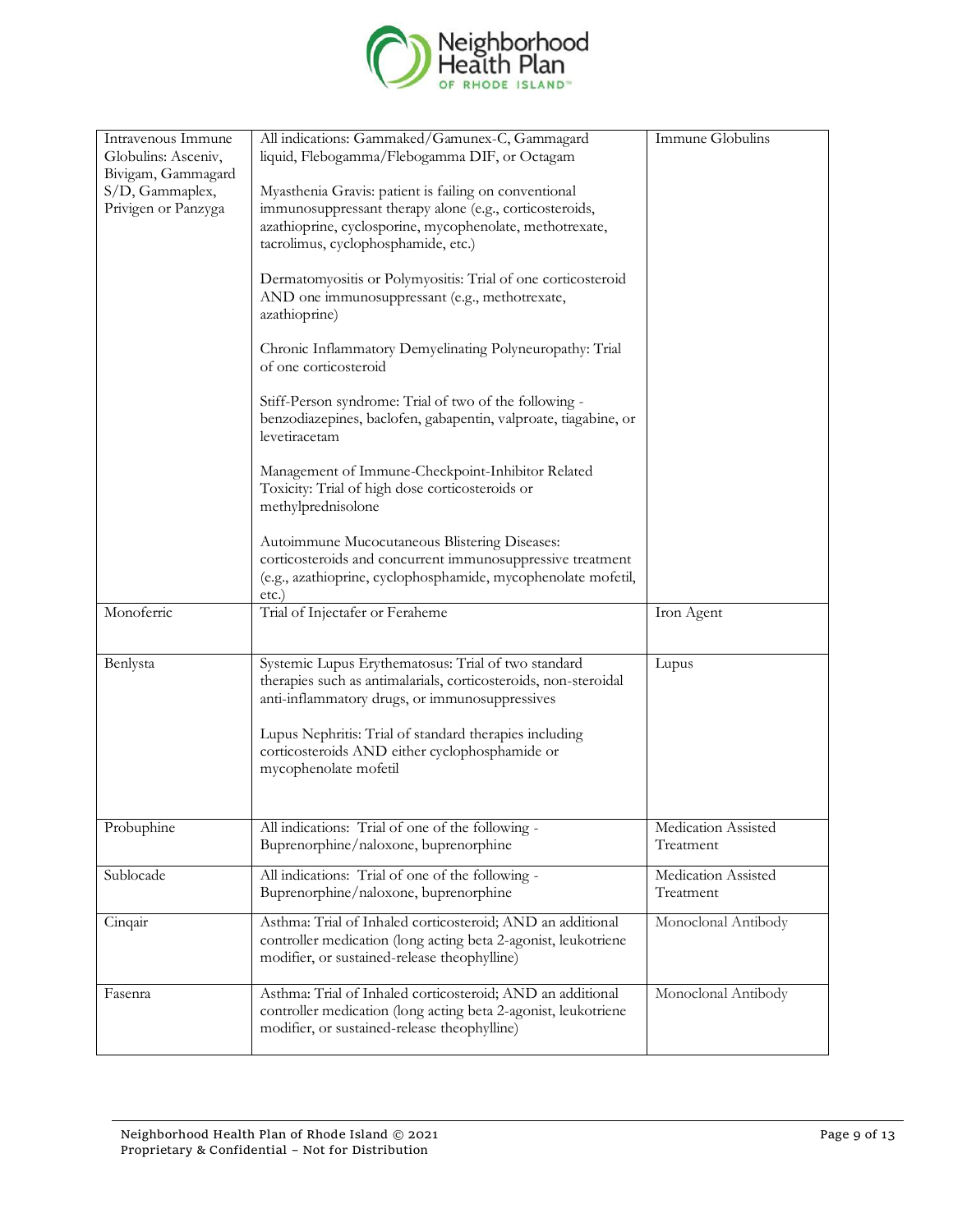

| Nucala   | Asthma: Trial of a medium - high dose inhaled corticosteroid;<br>AND an additional controller medication (long acting beta 2-<br>agonist, leukotriene modifier, or sustained-release<br>theophylline)<br>Eosinophilic granulomatosis with polyangiitis: Trial of oral<br>corticosteroids for at least 4 weeks                                                                                                                                                                                                                                                                                                                                                                                     | Monoclonal Antibody        |
|----------|---------------------------------------------------------------------------------------------------------------------------------------------------------------------------------------------------------------------------------------------------------------------------------------------------------------------------------------------------------------------------------------------------------------------------------------------------------------------------------------------------------------------------------------------------------------------------------------------------------------------------------------------------------------------------------------------------|----------------------------|
| Soliris  | Myasthenia Gravis: Trial of two of the following -<br>azathioprine, cyclosporine, mycophenolate mofetil, tacrolimus,<br>methotrexate, cyclophosphamide AND Trial of a chronic<br><b>IVIG</b><br>Neuromyelitis optica spectrum disorder (NMOSD): Trial of<br>Uplizna                                                                                                                                                                                                                                                                                                                                                                                                                               | Monoclonal Antibody        |
| Xolair   | Chronic idiopathic urticaria: scheduled dosing of a second-<br>generation H1 antihistamine for at least one month; AND<br>inadequate response with scheduled dosing of one of the<br>following: Updosing/dose advancement (up to 4-fold) of a<br>second-generation H1 antihistamine, add-on therapy with a<br>leukotriene antagonist (e.g., montelukast), add-on therapy with<br>another H1 antihistamine or add-on therapy with a H2-<br>antagonist.<br>Asthma: Trial of Inhaled corticosteroid; AND an additional<br>controller medication (long acting beta 2-agonist, leukotriene<br>modifier, or sustained-release theophylline)<br>Nasal Polyps: Trial of intranasal corticosteroid therapy | Monoclonal Antibody        |
| Lemtrada | Multiple Sclerosis: Trial of two drugs indicated for Multiple<br>Sclerosis AND trial and failure of Tysabri                                                                                                                                                                                                                                                                                                                                                                                                                                                                                                                                                                                       | Multiple Sclerosis         |
| Ocrevus  | Multiple Sclerosis: Trial of a disease modifying agent if the<br>patient is not newly diagnosed with relapsing Multiple<br>Sclerosis                                                                                                                                                                                                                                                                                                                                                                                                                                                                                                                                                              | Multiple Sclerosis         |
| Tysabri  | Multiple Sclerosis: Trial of two drugs indicated for the<br>treatment of relapsing MS<br>Crohn's Disease: Trial of two oral immunosuppressive<br>therapies, such as corticosteroids, 6-mercaptopurine,<br>methotrexate, and/or azathioprine AND Trial of one TNF-<br>inhibitor                                                                                                                                                                                                                                                                                                                                                                                                                    | Multiple Sclerosis/Crohn's |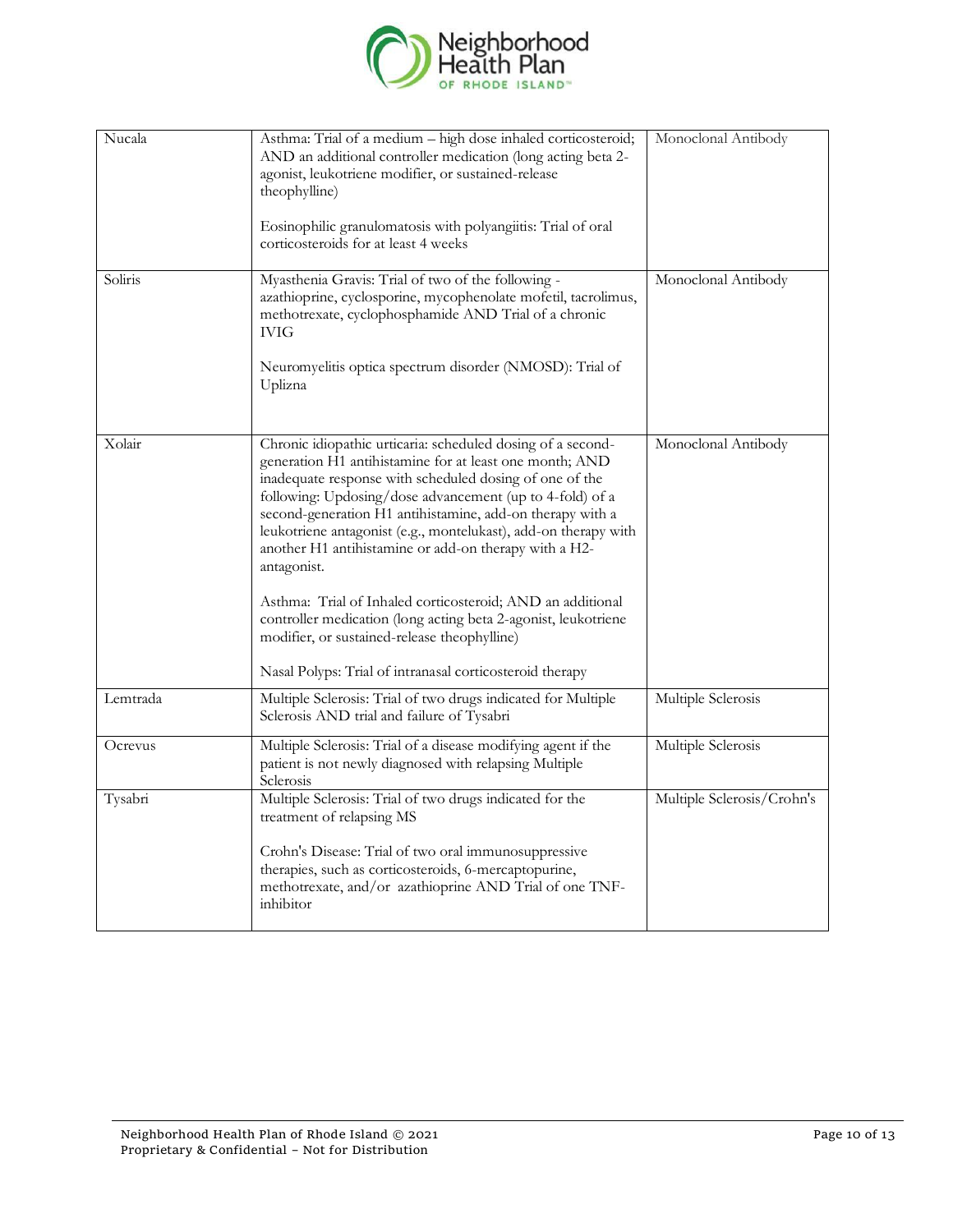

| <b>Botox</b> | Migraine: two oral medications for the prevention of<br>migraines, such as<br>Antidepressants (e.g., amitriptyline, fluoxetine, nortriptyline,<br>etc.)<br>Beta blockers (e.g., propranolol, metoprolol, nadolol, timolol,<br>atenolol, pindolol, etc.)<br>Angiotensin converting enzyme inhibitors/angiotensin II<br>receptor blockers (e.g., lisinopril, candesartan, etc.)<br>Anti-epileptics (e.g., divalproex, valproate, topiramate, etc.)<br>Calcium channels blockers (e.g., verapamil, etc.)<br>Urinary incontinence and OAB: Trial of two medications<br>from either the antimuscarinic or beta-adrenergic classes<br>Chronic Anal Fissures: Trial of conventional pharmacologic<br>therapy (e.g., nifedipine, diltiazem, and/or topical<br>nitroglycerin, bethanechol, etc.)                                   | Neuromuscular Blocker<br>Agent |
|--------------|---------------------------------------------------------------------------------------------------------------------------------------------------------------------------------------------------------------------------------------------------------------------------------------------------------------------------------------------------------------------------------------------------------------------------------------------------------------------------------------------------------------------------------------------------------------------------------------------------------------------------------------------------------------------------------------------------------------------------------------------------------------------------------------------------------------------------|--------------------------------|
| Dysport      | Migraine: two oral medications for the prevention of<br>migraines, such as<br>Antidepressants (e.g., amitriptyline, fluoxetine, nortriptyline,<br>etc.)<br>Beta blockers (e.g., propranolol, metoprolol, nadolol, timolol,<br>atenolol, pindolol, etc.)<br>Angiotensin converting enzyme inhibitors/angiotensin II<br>receptor blockers (e.g., lisinopril, candesartan, etc.)<br>Anti-epileptics (e.g., divalproex, valproate, topiramate, etc.)<br>Calcium channels blockers (e.g., verapamil, etc.)<br>Chronic Anal Fissures: Trial of conventional pharmacologic<br>therapy (e.g. nifedipine, diltiazem, and/or topical nitroglycerin,<br>bethanechol, etc.)<br>Incontinence due to neurogenic detrusor overactivity and<br>OAB: Trial of two medications from either the antimuscarinic<br>or beta-adrenergic classes | Neuromuscular Blocker<br>Agent |
| Myobloc      | Migraine: two oral medications for the prevention of<br>migraines, such as<br>Antidepressants (e.g., amitriptyline, fluoxetine, nortriptyline,<br>$etc.$ )<br>Beta blockers (e.g., propranolol, metoprolol, nadolol, timolol,<br>atenolol, pindolol, etc.)<br>Angiotensin converting enzyme inhibitors/angiotensin II<br>receptor blockers (e.g., lisinopril, candesartan, etc.)<br>Anti-epileptics (e.g., divalproex, valproate, topiramate, etc.)<br>Calcium channels blockers (e.g., verapamil, etc.)                                                                                                                                                                                                                                                                                                                  | Neuromuscular Blocker<br>Agent |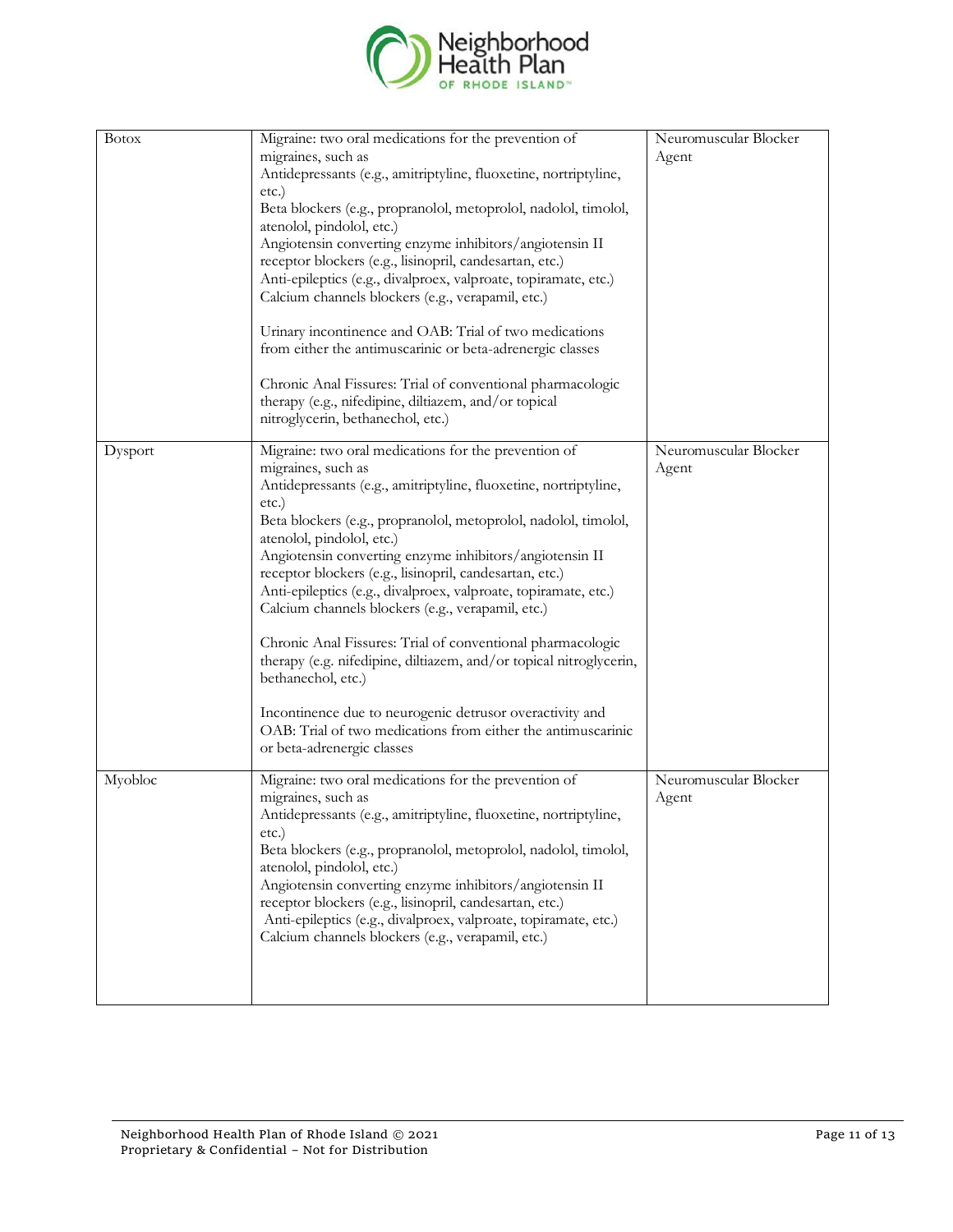

| Xeomin                                             | Migraine: two oral medications for the prevention of<br>migraines, such as<br>Antidepressants (e.g., amitriptyline, fluoxetine, nortriptyline,<br>etc.)<br>Beta blockers (e.g., propranolol, metoprolol, nadolol, timolol,<br>atenolol, pindolol, etc.)<br>Angiotensin converting enzyme inhibitors/angiotensin II<br>receptor blockers (e.g., lisinopril, candesartan, etc.)<br>Anti-epileptics (e.g., divalproex, valproate, topiramate, etc.) | Neuromuscular Blocker<br>Agent |
|----------------------------------------------------|--------------------------------------------------------------------------------------------------------------------------------------------------------------------------------------------------------------------------------------------------------------------------------------------------------------------------------------------------------------------------------------------------------------------------------------------------|--------------------------------|
|                                                    | Calcium channels blockers (e.g., verapamil, etc.)<br>Incontinence due to neurogenic detrusor overactivity and<br>OAB: Trial of two medications from either the antimuscarinic<br>or beta-adrenergic classes                                                                                                                                                                                                                                      |                                |
| Avastin                                            | All Oncology Indications: Trial of Bevacizumab biosimilar<br>product, such as Mvasi or Zirabev                                                                                                                                                                                                                                                                                                                                                   | Oncology                       |
| Herceptin and<br>Biosimilars, Herceptin<br>Hylecta | All indications: Kanjinti or Trazimera                                                                                                                                                                                                                                                                                                                                                                                                           | Oncology                       |
| Khapzory/Fusilev                                   | Osteosarcoma, Colorectal Cancer, and<br>Treatment of a folate antagonist overdose: Trial of leucovorin                                                                                                                                                                                                                                                                                                                                           | Oncology                       |
| Nipent                                             | Chronic or acute graft verse host disease (GVHD): Trial of<br>corticosteroids                                                                                                                                                                                                                                                                                                                                                                    | Oncology                       |
| Rituxan Hycela                                     | All indications: Ruxience or Truxima                                                                                                                                                                                                                                                                                                                                                                                                             | Oncology                       |
| Rituxan, Riabni                                    | All indications: Ruxience or Truxima<br>Rheumatoid Arthritis: one oral disease modifying<br>antirheumatic drug (DMARD) AND at least one preferred<br>tumor necrosis factor (TNF) antagonist (one must be self-<br>injectable)                                                                                                                                                                                                                    | Oncology                       |
| Beovu                                              | Neovascular (wet) age related macular degeneration (AMD):<br>bevacizumab                                                                                                                                                                                                                                                                                                                                                                         | Ophthalmic Agent               |
| Durysta                                            | Trial of at least two trials of IOP reducing eye drop agents<br>(combination therapy should be used if warranted) from two<br>different medication classes. For one trial, the member must<br>have been treated with a prostaglandin analog (e.g.,<br>latanoprost)                                                                                                                                                                               | Ophthalmic Agent               |
| Eylea                                              | Diabetic Macular Edema (DME) with a baseline visual acuity<br>of 20/50 or worse: bevacizumab or ranibizumab (Lucentis)<br>DME and baseline visual acuity better than 20/50,<br>Neovascular (Wet) Age Related Macular Degeneration,<br>Macular Edema Following Retinal Vein Occlusion, and<br>Diabetic Retinopathy: bevacizumab                                                                                                                   | Ophthalmic Agent               |
| Lucentis                                           | All indications: bevacizumab                                                                                                                                                                                                                                                                                                                                                                                                                     | Ophthalmic Agent               |
| Tepezza                                            | Thyroid Eye Disease: Intravenous glucocorticoids                                                                                                                                                                                                                                                                                                                                                                                                 | Ophthalmic Agent               |
| Oxlumo                                             | Trial of at least 3 months of pyridoxine                                                                                                                                                                                                                                                                                                                                                                                                         | Primary Hyperoxaluria          |